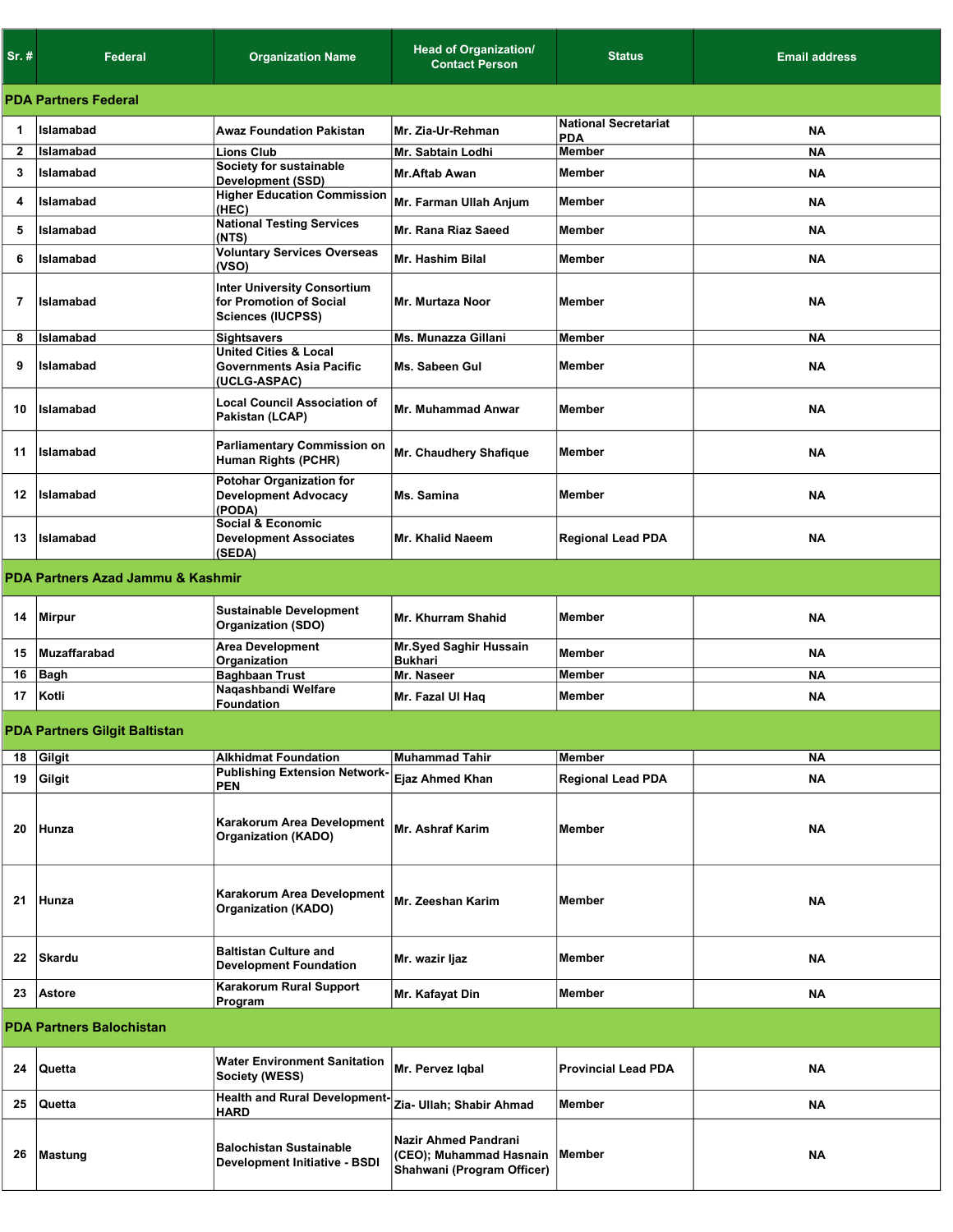| 27 | Khuzdar                         | <b>Mechanism For Rational</b><br>Change                                                         | <b>Ms.Sumera Mehboob</b>               | <b>Member</b>              | <b>NA</b> |
|----|---------------------------------|-------------------------------------------------------------------------------------------------|----------------------------------------|----------------------------|-----------|
| 28 | Lasbela                         | <b>Coalition for Appropriation of</b><br><b>Resources and Development</b><br>(CARD)             | <b>Mr. Muhamad Anwar</b>               | Member                     | <b>NA</b> |
| 29 | Noshki                          | <b>Azat Foundation</b>                                                                          | Mr. Zahid Mengal                       | Member                     | <b>NA</b> |
| 30 | Loralai                         | <b>Waseela Development</b><br>Organization                                                      | Mr. Abdul Manan & Mr.<br>Suleman khail | <b>Member</b>              | <b>NA</b> |
| 31 | Quetta                          | <b>Women Shade</b>                                                                              | Ms. Rani Wahidi                        | Member                     | ΝA        |
| 32 | Kohlu                           | <b>Maiwand Local Support</b><br>Organization                                                    | Mr. Juma Khan                          | <b>Member</b>              | <b>NA</b> |
| 33 | Sibbi                           | <b>Bright Star Development</b><br><b>Society</b>                                                | Mr. Naseer Ahmed Channa                | <b>Member</b>              | <b>NA</b> |
| 34 | Jaffarabad                      | <b>Social Humanitarian Agency</b><br>for Development &<br><b>Empowerment Organizational</b>     | Ms. Hameeda Bano                       | Member                     | ΝA        |
| 35 | Nasirabad                       | <b>National Educational &amp;</b><br><b>Environment Development</b><br><b>Society</b>           | Mr. Abdul Karim Mengal                 | <b>Member</b>              | <b>NA</b> |
| 36 | Quetta                          | <b>Serve Our Future Talent</b><br>(SOFT)                                                        | Mr. Mubasher Shah                      | <b>Member</b>              | ΝA        |
| 37 | Quetta                          | <b>National Development Society</b><br>Pakistan                                                 | Mr. Dawood                             | Member                     | <b>NA</b> |
| 38 | Quetta                          | <b>Society Empowering Human</b><br><b>Resource (SEHER)</b>                                      | Mr. Abdul Wadood                       | <b>Member</b>              | <b>NA</b> |
| 39 | Quetta                          | <b>Participatory Integrated</b><br><b>Development Societies (PIDS)</b>                          | Mr. Babar shah                         | <b>Member</b>              | ΝA        |
| 40 | Quetta                          | <b>Taragee Organization</b>                                                                     | Mr. Amjad                              | Member                     | <b>NA</b> |
| 41 | Quetta                          | <b>Balochistan Rural Support</b><br>Program                                                     | Mr. Siraj Ghauri                       | <b>Member</b>              | <b>NA</b> |
| 42 | <b>Barkhan</b>                  | Voice of Young Welfare and<br><b>Development Society</b>                                        | Mr. Abdul Razaq Khaitran               | <b>Member</b>              | <b>NA</b> |
| 43 | Loralai                         | <b>SALAAR Foundation</b>                                                                        | Mr. Kamran Khan                        | <b>Member</b>              | ΝA        |
| 44 | Killa Abdullah                  | Society for Health and<br><b>Educational Development</b><br>(SHED)                              | Mr. Abdul Manan                        | Member                     | <b>NA</b> |
| 45 | Gawadar                         | <b>Rural Community</b><br><b>Development Council</b>                                            | Mr. Abdullah                           | Member                     | <b>NA</b> |
| 46 | Chaman District Kila Abdullah   | Koshaan Welfare Society<br>balochistan                                                          | Mr. Akbar Achakzai                     | Member                     | <b>NA</b> |
|    | PDA Partners Khyber Pakhtunkhwa |                                                                                                 |                                        |                            |           |
| 47 | Peshawar                        | <b>Integrated Community</b><br><b>Development Initiative -ICDI</b>                              | <b>Ms. Rubina Massey</b>               | <b>Provincial Lead PDA</b> | ΝA        |
| 48 | Peshawar                        | <b>Blue Veins</b>                                                                               | Mr. Qamar                              | <b>Member</b>              | ΝA        |
| 49 | Peshawar                        | <b>Elohim Church</b>                                                                            | Mr. Amir                               | Member                     | NA        |
| 50 | <b>Bannu</b>                    | <b>Al-Dua Organization</b>                                                                      | Mr.Aziz-ur-Reman                       | <b>Member</b>              | ΝA        |
| 51 | DI Khan                         | <b>Social Alliance for Human</b><br>Activation, Rehabilitation &<br><b>Accessibility-SAHARA</b> | Mr. Amir Sohail                        | Member                     | <b>NA</b> |
| 52 | Mardaan                         | <b>Khpal Kore Organization</b>                                                                  | Mr. Rafi Ullah                         | Member                     | <b>NA</b> |
| 53 | Karak                           | Sada-e-Thal Welfare<br>Organization                                                             | Mr.Inamullah                           | Member                     | <b>NA</b> |
| 54 | Noshehra                        | <b>Peace Justice Youth</b><br>Organization                                                      | Mr. Taimur Kamal                       | <b>Member</b>              | ΝA        |
| 55 | Mansehra                        | <b>INSAN</b>                                                                                    | <b>Mr.Nasir Mehmood</b>                | <b>Member</b>              | <b>NA</b> |
| 56 | Mingora/Swat                    | <b>Alfalah Tanzeem</b>                                                                          | <b>Mr.Rahim Bahadar</b>                | Member                     | ΝA        |
| 57 | <b>Lower Dir</b>                | Dehi litimai Tarqyati Social<br><b>Worker Council</b>                                           | Mr.Akbar Khan                          | Member                     | ΝA        |
| 58 | Kohat                           | Dehi Tarqiaty Tanzeem                                                                           | <b>Mr. Muhammad Shoaib</b>             | <b>Member</b>              | NA        |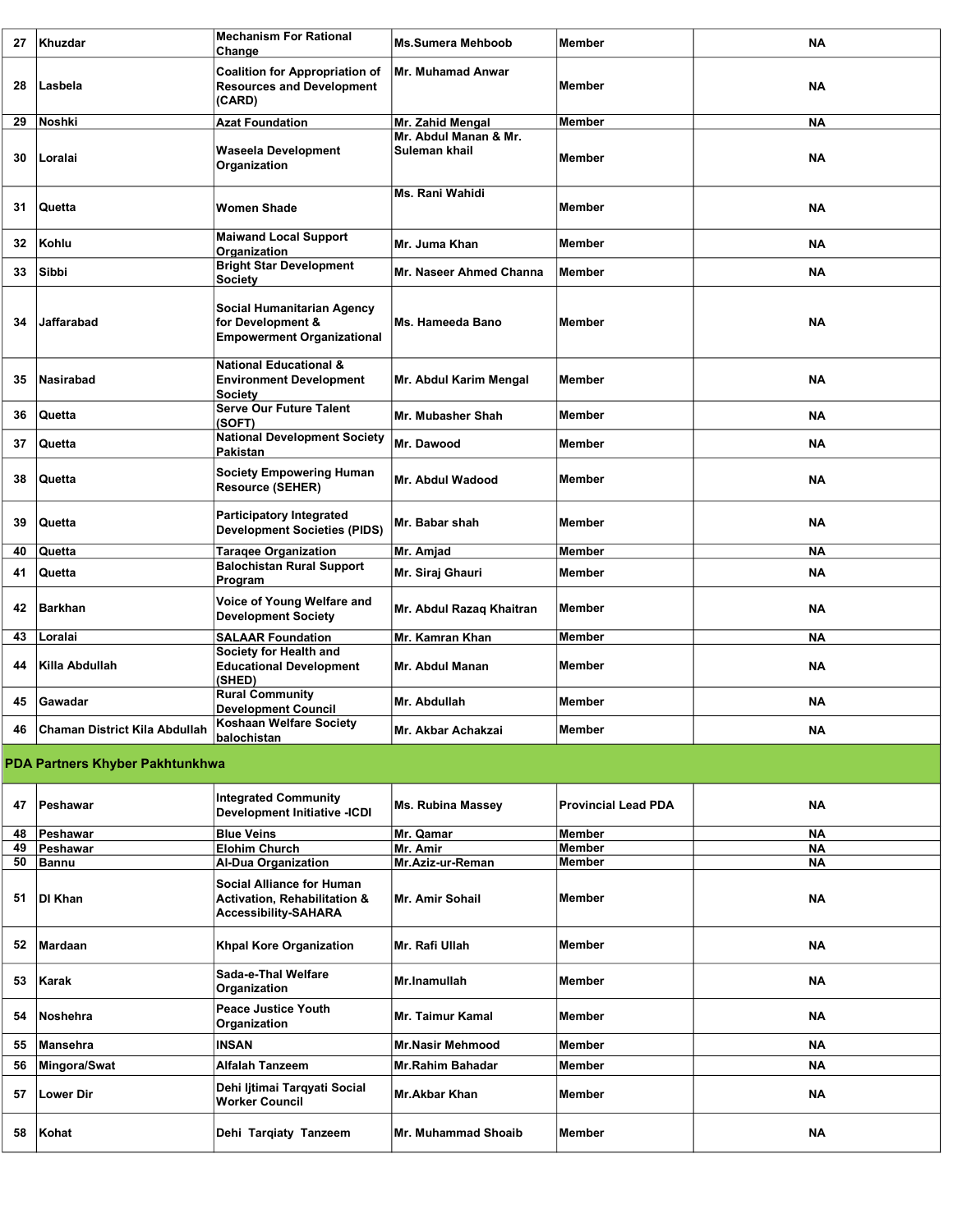| 59 | <b>Mansehra</b>            | <b>Peace And Development</b><br>Organization                                                | Mr. Babar Khan                        | <b>Member</b>              | <b>NA</b> |  |  |
|----|----------------------------|---------------------------------------------------------------------------------------------|---------------------------------------|----------------------------|-----------|--|--|
| 60 | Mansehra                   | <b>Aurat Association</b>                                                                    | Mr. Malik Akbar                       | Member                     | <b>NA</b> |  |  |
| 61 | <b>Mansehra</b>            | <b>Vision Development Trust</b>                                                             | Mr. Rasid Mehmood                     | Member                     | <b>NA</b> |  |  |
| 62 | Mansehra                   | <b>ONAAR Development</b><br>Organization                                                    | Mr. Mubarak Qureshi                   | Member                     | <b>NA</b> |  |  |
| 63 | Mansehra                   | Allai Development<br>Organization                                                           | Mr. Zahir Khan                        | <b>Member</b>              | ΝA        |  |  |
| 64 | Peshawar                   | KhwendoKor                                                                                  | Ms. Maryam bibi                       | <b>Member</b>              | <b>NA</b> |  |  |
| 65 | Peshawar                   | <b>Integrated Regional Support</b><br>Program                                               | Mr. Syed Shah Nasir                   | Member                     | ΝA        |  |  |
| 66 | Peshawar                   | Da Hawa Lur                                                                                 | Ms. Khursheed Bano and<br>Ms. Shawana | Member                     | <b>NA</b> |  |  |
| 67 | <b>Mansehra</b>            | Save the Life Organization                                                                  | Mr. Muhammad Azeem                    | <b>Member</b>              | <b>NA</b> |  |  |
| 68 | Laki Marwat                | Rural Infrastructure & Human<br><b>Resource Development</b><br><b>Organization (RIHRDO)</b> | <b>Balqiaz Khan Marwat</b>            | Member                     | <b>NA</b> |  |  |
|    | <b>PDA Partners Punjab</b> |                                                                                             |                                       |                            |           |  |  |
| 69 | Lahore                     | <b>Home Net Pakistan</b>                                                                    | Ms. Umme Laila Azhar                  | <b>Provincial Lead PDA</b> | <b>NA</b> |  |  |
| 70 | Vehari                     | <b>Society for Empowering</b><br>People                                                     | <b>Mr. Albert Patras</b>              | Member                     | <b>NA</b> |  |  |
|    |                            |                                                                                             | Mr. Abdul Rub Farooqi                 |                            |           |  |  |
| 71 | Rahim Yar Khan             | Jaag Welfare Movement                                                                       |                                       | Member                     | ΝA        |  |  |
| 72 | Kasur                      | <b>Ittehad Foundation</b>                                                                   | Ms. Irshad                            | Member                     | NA        |  |  |
| 73 | Chakwal                    | <b>Development for Health</b><br><b>Education Work and</b><br><b>Awareness (DHEWA)</b>      | Mr. Amjad Hussain                     | Member                     | ΝA        |  |  |
| 74 | Multan                     | <b>Shaur Taragiati Tanzeem</b>                                                              | <b>Mr. Shahid Mehmood</b>             | Member                     | <b>NA</b> |  |  |
| 75 | Faisalabad                 | <b>Association of Women for</b><br><b>Awareness and</b><br><b>Motivation(AWAM)</b>          | Ms. Shazia Goerge                     | Member                     | ΝA        |  |  |
| 76 | Rajanpur                   | <b>Neelab Children and Women</b><br><b>Development Council</b>                              | <b>Mr. Aftab Mastoi</b>               | Member                     | NA        |  |  |
| 77 | Muzaffargarh               | <b>National Organization for</b><br><b>Sustainable Development</b>                          | <b>Ms. Shahida Somro</b>              | <b>Member</b>              | ΝA        |  |  |
| 78 | Bahawalpur                 | <b>Equality for All</b>                                                                     | Mr. Muneeb Hussain                    | Member                     | <b>NA</b> |  |  |
| 79 | Lahore                     | <b>Aika Theatre Group</b>                                                                   | Mr. Mustafa Chauhan                   | Member                     | <b>NA</b> |  |  |
| 80 | Multan                     | <b>Real Vision Development</b><br>Organization                                              | Mr. Imtiaz Hussain Shah               | Member                     | NA        |  |  |
| 81 | Multan                     | <b>Society For Special Persons</b><br>(SSP)                                                 | Ms. Zahida Qureshi                    | Member                     | <b>NA</b> |  |  |
| 82 | Multan                     | <b>Dase Organization</b>                                                                    | Mr. Zeeshan                           | Member                     | NA        |  |  |
| 83 | Nankana Sahib              | Society for Education and<br>Development (SED)                                              | Mr. Muhammed Awais<br>Khokher         | Member                     | <b>NA</b> |  |  |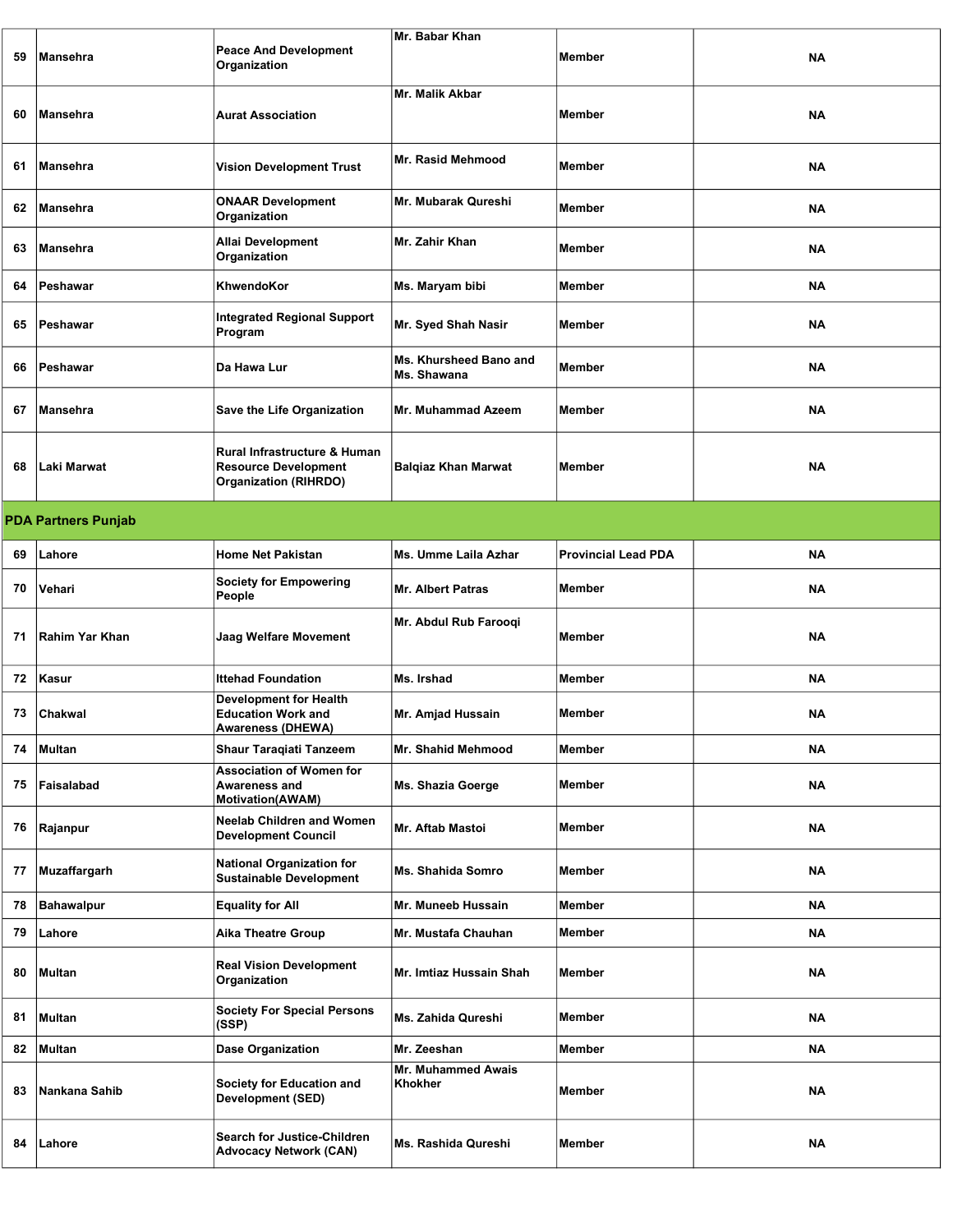| 85  | Lahore                      | Youth Advocacy Network<br>(YAN)                                    | Mr. Fasahat UI Hassan                           | <b>Member</b>              | NA        |
|-----|-----------------------------|--------------------------------------------------------------------|-------------------------------------------------|----------------------------|-----------|
| 86  | Lahore                      | <b>Taragee for Social Change</b>                                   | <b>Mr. Zahid Rehman</b>                         | Member                     | <b>NA</b> |
| 87  | Lahore                      | <b>Social Development Initiatives</b><br>(SDI)                     | <b>Mian shahid Nadeem</b>                       | <b>Member</b>              | NA        |
| 88  | Lahore                      | <b>Brooke Pakistan</b>                                             | <b>Syed Naeem Abbas</b>                         | <b>Member</b>              | <b>NA</b> |
| 89  | Muzaffargarh                | <b>AIMS Organization</b>                                           | Dr. Ashiq Zaffar Bhatti                         | <b>Member</b>              | NA        |
|     | <b>PDA Partners Sindh</b>   |                                                                    |                                                 |                            |           |
| 90  | Karachi                     | Legal Rights Forum (LRF)                                           | Mr. Tahir Malik                                 | <b>Provincial Lead PDA</b> | <b>NA</b> |
| 91  | Karachi Cental              | <b>Pakistan Society for</b><br><b>Transgenders</b>                 | Mr. Azher Hussain Magsi                         | Member                     | ΝA        |
| 92  | Karachi East                | <b>Council for Participatory</b><br><b>Development</b>             | Dr. Bilquis Rehman                              | <b>Member</b>              | <b>NA</b> |
| 93  | <b>Umerkot</b>              | <b>Sindh Desert Development</b><br>Organization                    | Mr. Abdul Razzak                                | <b>Member</b>              | NA        |
| 94  | <b>Shaheed Benazir Abad</b> | <b>National Disability &amp;</b><br><b>Development Forum (NDF)</b> | <b>Mr. Abid Lashari</b>                         | Member                     | <b>NA</b> |
| 95  | Mirpurkhas                  | Advocacy, Research, Training<br>and Services (ARTS)<br>Foundation  | Mr. Shehzado Malik                              | <b>Member</b>              | NA        |
| 96  | Sukkur                      | <b>National Advocacy for Rights</b><br>of Innocent-NARI Foundation | Mr.Anwar Ali Mahar                              | <b>Member</b>              | NA        |
| 97  | Larkana                     | <b>Mehran Welfare Trust</b>                                        | Mr. Panjal Khan Sangi<br><b>Chief Executive</b> | <b>Member</b>              | <b>NA</b> |
| 98  | Dadu                        | <b>Mehran Social Welfare</b><br>Organization                       | Mr. Fayyaz Hussain                              | <b>Member</b>              | NA        |
| 99  | <b>Thatta</b>               | <b>Sindh Radiant Organization</b>                                  | Mr. Asghar Ali                                  | Member                     | ΝA        |
|     | 100 Hyderabad               | <b>Aakash Welfare Society</b>                                      | Dr. Mrs. Ishrat Khalid                          | <b>Member</b>              | NA        |
|     | 101 Ghotki                  | <b>Village Development</b><br>Organization                         | Mr.Ali Hassan Maher                             | <b>Member</b>              | NA        |
|     | 102 Sukkur                  | Pahel Pakistan                                                     | Mr.Deedar Ahmed Mirani                          | <b>Member</b>              | ΝA        |
|     | 103 Tharparkar              | <b>SAMI Foundation</b>                                             | Mr. Ghulam Mustafa                              | <b>Member</b>              | ΝA        |
|     | 104 Dadu                    | Dawn Development<br>Organization                                   | Mr. Parvaiz                                     | Member                     | ΝA        |
|     | 105 Jaccobabad              | <b>Shifa Welfare Association</b>                                   | Mr. Gul Buledi                                  | <b>Member</b>              | ΝA        |
|     | 106 Mirpurkhas              | <b>Peace Foundation</b>                                            | <b>Mr.Aslam Panwer</b>                          | <b>Member</b>              | ΝA        |
|     | 107 Karachi                 | <b>Health And Nutrition</b><br><b>Development Society (HANDS)</b>  | Mr. Tanveer Ahmad                               | Member                     | ΝA        |
|     | 108 Karachi                 | <b>Takhleeq Foundation</b>                                         | Mr. Yaqub                                       | Member                     | ΝA        |
| 109 | Tharparkar                  | <b>District Development</b><br><b>Association Tharparkar-DDAT</b>  | Mr. Karishna Sharma                             | Member                     | ΝA        |
|     | 110 Umerkot                 | <b>Sukaar Welfare Organization</b>                                 | <b>Muhammad Bux Kumbhar</b>                     | Member                     | ΝA        |
|     | 111 Sujawal                 | <b>We Care Foundation</b>                                          | M. Usman                                        | Member                     | ΝA        |